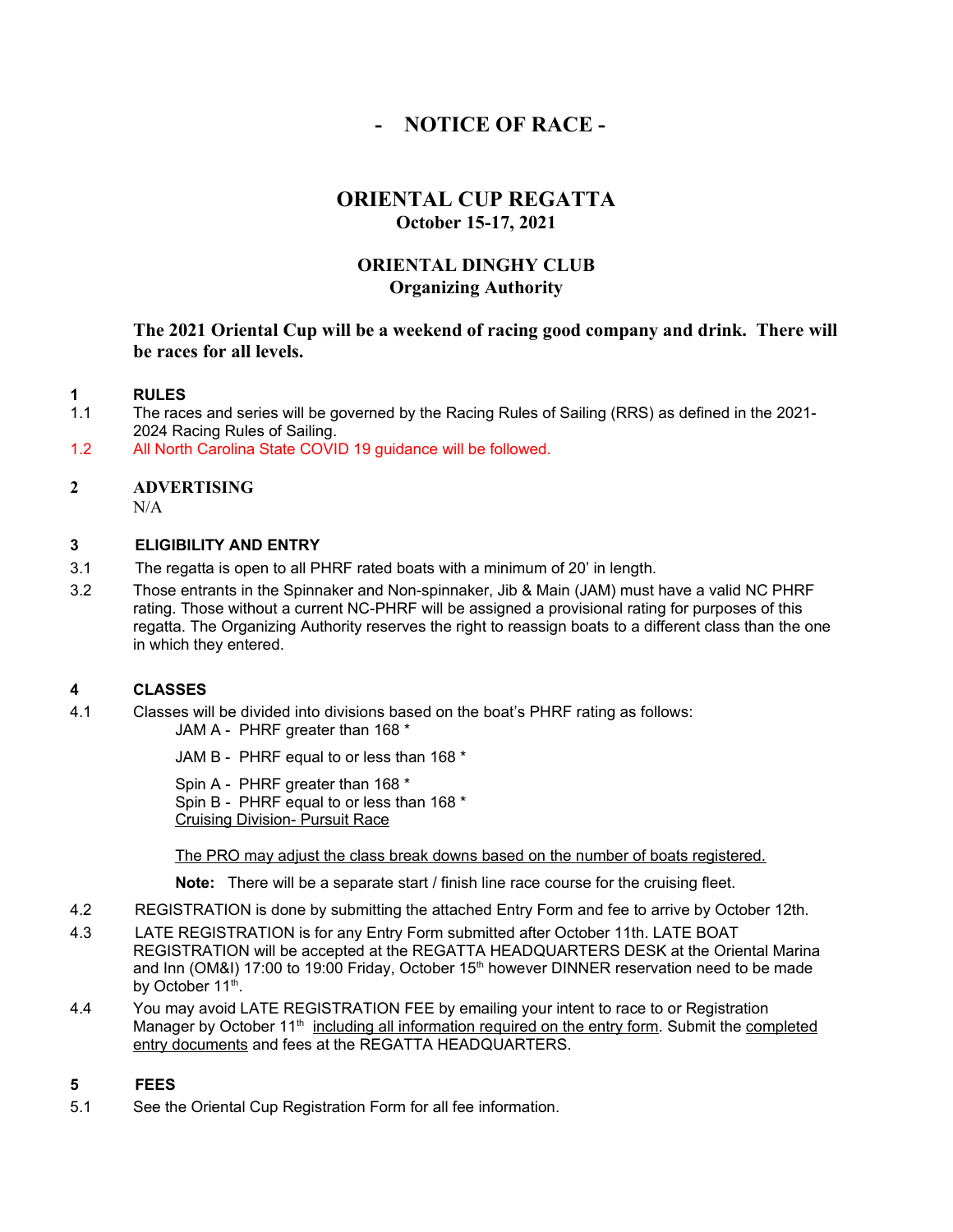5.2 US Sailing members are eligible for a \$5. Discount if their current membership number is on the entry form.

## **6.0 QUALIFYING SERIES REQUIREMENTS**

None

## **7 SCHEDULE**

#### 7.1 **October 15, 2021:**

- Freeder Race TheFeeder Race has been cancelled
- Registration, October 15th from 17:00 19:00 at the Tiki Bar at the OM&I Skipper's bags and Sailing Instructions and awards for the feeder race will be available for pickup at that time.
- Feeder Race Awards presentation

## 7.2 **October 16, 2021**

- A Skipper's meeting will be held at 08:30 on Saturday on the deck at the OM&I.. Coffee will be served from 0730 until 0830 on Saturday morning.
- Pursuit Race 12:30 (Cruising Fleet)
- Round the Buoys Race 13:00 (Spinnaker and JAM Fleets)
- We will attempt to hold up to 3 races but one race will constitute a regatta. The cruising class will have one race
- On Saturday there will be a cash bar social and dinner following racing on the grounds of Oriental Marina & Inn at 18:00.

## 7.3 **October 17, 2021**

Traditional NSA Bloody Mary / Mimosas breakfast and awards ceremony 09:30

## **8 SAILING INSTRUCTIONS**

The sailing instructions will be posted on the ODC website prior to the race date with copies included in the Skipper's Bags.

#### **9 VENUE**

Regatta headquarters will be on the deck of the Oriental Marina and Inn (OM&I) on the harbor in Oriental NC. All races will be held in the waters off of Oriental NC.

#### **10 THE COURSES**

The courses for Spinnaker and JAM will be displayed on the Signal Boat prior the Warning Signal. The courses may be windward/leeward (WL), triangle (T**),** or a combination of both (Diagrams are included in the Sailing Instructions). Inflatable cylinders will be used as marks.

The cruising class will sail a separate course starting to the east of Whittaker Creek.

#### **11 PENALTY SYSTEM**

RRS 44.1 is changed so that the Two-Turns Penalty is replaced by the One-Turn Penalty.

#### **12 RADIO COMMUNICATION**

Race communication will be on VHF channel 78A.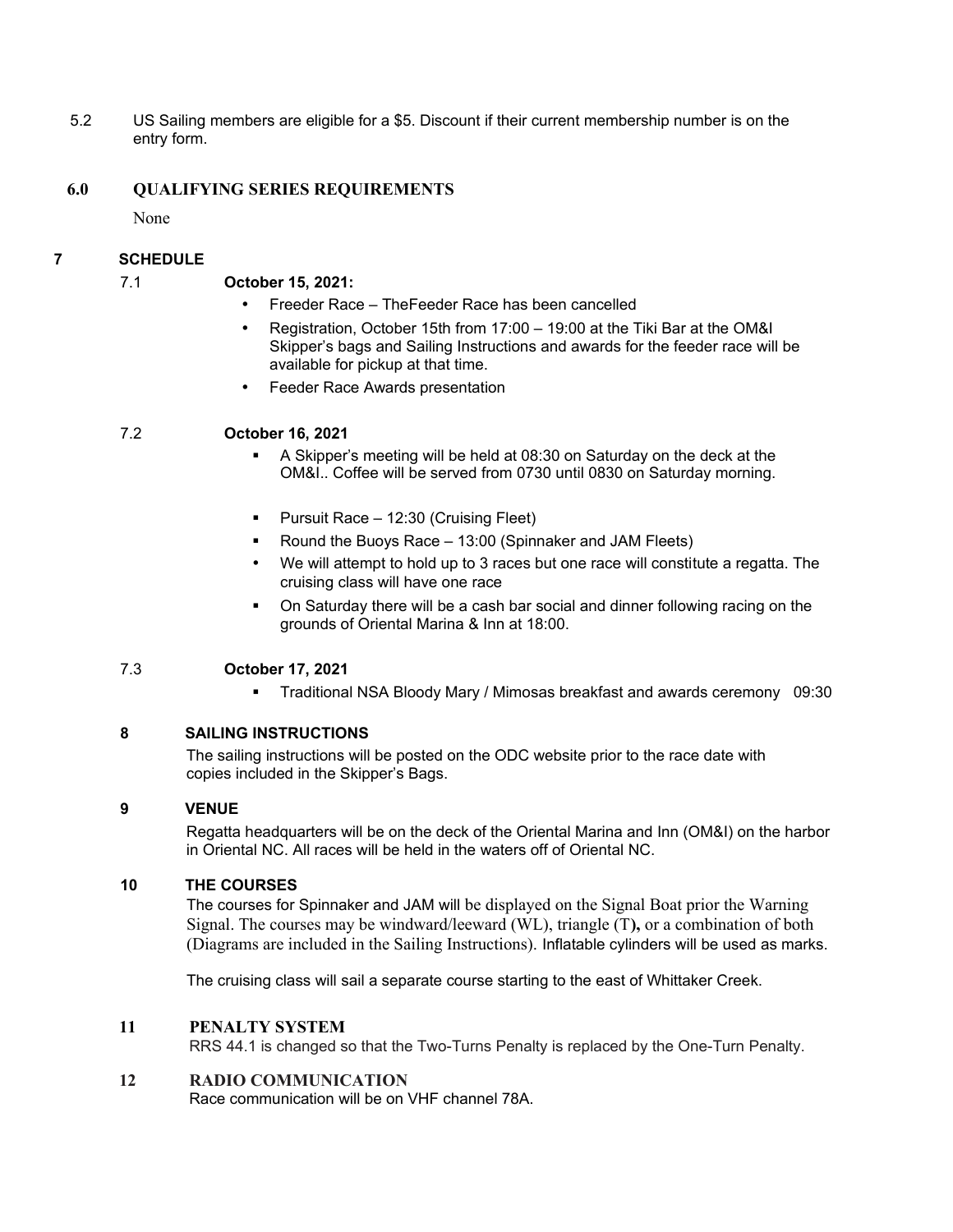#### **13 SCORING**

Scoring will be done by low point total using TOT. There will be no throw-outs.

## **14 DOCK SPACE**

Dock space may be available at the OM&I (252-249-1818). Dock space may be available at Whittaker Pointe Marina, 252-249-1750. Transportation to town is available from this marina.

#### **15 PRIZES**

Trophies will be awarded to each class or division based on the number of entrants.

#### **16 DISCLAIMER OF LIABILITY**

Competitors participate in the regatta entirely at their own risk. See rule 4, Decision to Race. The organizing authority will not accept any liability for material damage or personal injury or death sustained in conjunction with or prior to, during, or after the regatta.

#### **17 INSURANCE**

Entry into this regatta certifies by the owner that the participating yacht is insured with current third-party liability insurance.

### **18 FURTHER INFORMATION**

For information please contact

| Racing:       | Todd Cox toddcoxvt@gmail.com, 802 999 7572 |              |
|---------------|--------------------------------------------|--------------|
| Registration: | Chris Behre cpbehre@twc.com,               | 757 647 0654 |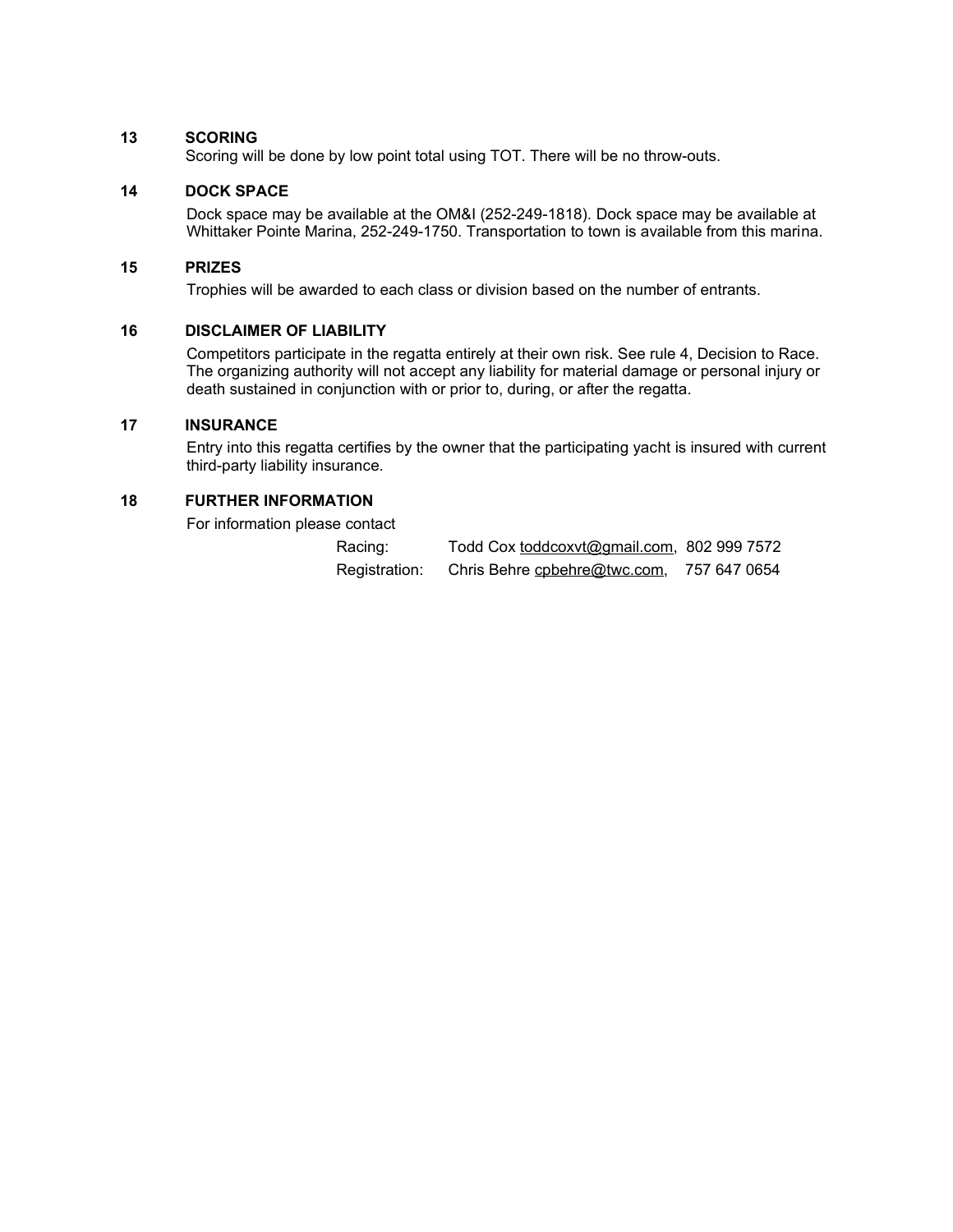| <b>Entry Form</b>                                                                                                  | <b>ORIENTAL CUP REGATTA 2021</b>                                                                                                                                                                                               |                              |                       |                    |          |
|--------------------------------------------------------------------------------------------------------------------|--------------------------------------------------------------------------------------------------------------------------------------------------------------------------------------------------------------------------------|------------------------------|-----------------------|--------------------|----------|
|                                                                                                                    | October 15 - 17, 2021                                                                                                                                                                                                          |                              |                       |                    |          |
|                                                                                                                    |                                                                                                                                                                                                                                | Phone:                       |                       |                    |          |
|                                                                                                                    | Address: Andreas Address and Address and Address and Address and Address and Address and Address and Address and Address and Address and Address and Address and Address and Address and Address and Address and Address and A | Home                         |                       |                    |          |
|                                                                                                                    |                                                                                                                                                                                                                                | Cell                         |                       |                    |          |
|                                                                                                                    |                                                                                                                                                                                                                                | E __________________________ |                       |                    |          |
|                                                                                                                    |                                                                                                                                                                                                                                | M<br>a                       |                       |                    |          |
|                                                                                                                    | Boat Name: 2008 2010 2021 2022 2022 2023 2024 2022 2022 2023 2024 2022 2023 2024 2022 2023 2024 2025 2026 2027                                                                                                                 |                              |                       |                    |          |
|                                                                                                                    |                                                                                                                                                                                                                                |                              |                       |                    |          |
|                                                                                                                    | Length: Draft: Propulsion:                                                                                                                                                                                                     |                              | Inboard               |                    |          |
|                                                                                                                    | Sail#:______________ NC-PHRF:___________                                                                                                                                                                                       |                              | Юu<br>t-<br>bo<br>ard |                    |          |
| <b>Class Entry:</b>                                                                                                | SPINNAKER<br><b>JAM</b>                                                                                                                                                                                                        |                              | Cruising              |                    |          |
| <b>NC-PHRF:</b>                                                                                                    | Enclosed                                                                                                                                                                                                                       | <b>NC-PHRFWEBSITE</b>        |                       | None-Rating needed |          |
|                                                                                                                    | 1. REGISTRATION Fee (received by October 11th) *                                                                                                                                                                               |                              | @                     | \$75               |          |
| 2. LATE REGISTRATION Fee (received after October 11th) *<br>\$85<br>@                                              |                                                                                                                                                                                                                                |                              |                       |                    |          |
| $-$ \$5<br>3. 2019 US Sailing Member Current#:<br>@<br>4. Saturday Dinner with REGISTRATION<br>$\circleda$<br>\$22 |                                                                                                                                                                                                                                |                              |                       |                    |          |
| Saturday Dinner after October 11 <sup>th</sup> (while available)<br>@<br>5.                                        |                                                                                                                                                                                                                                |                              |                       | \$25               |          |
| 6. T-Shirt                                                                                                         |                                                                                                                                                                                                                                |                              | $\circleda$           | \$22               |          |
| 7. Sunday Breakfast                                                                                                | 8. Donation to the Sailing Camp Scholarship Fund                                                                                                                                                                               |                              | $\mathcal{D}$         | \$5                |          |
|                                                                                                                    |                                                                                                                                                                                                                                |                              |                       |                    | Enclosed |
|                                                                                                                    |                                                                                                                                                                                                                                |                              |                       |                    |          |

Tot

Boat Registration includes 2 dinners and Sunday Breakfast